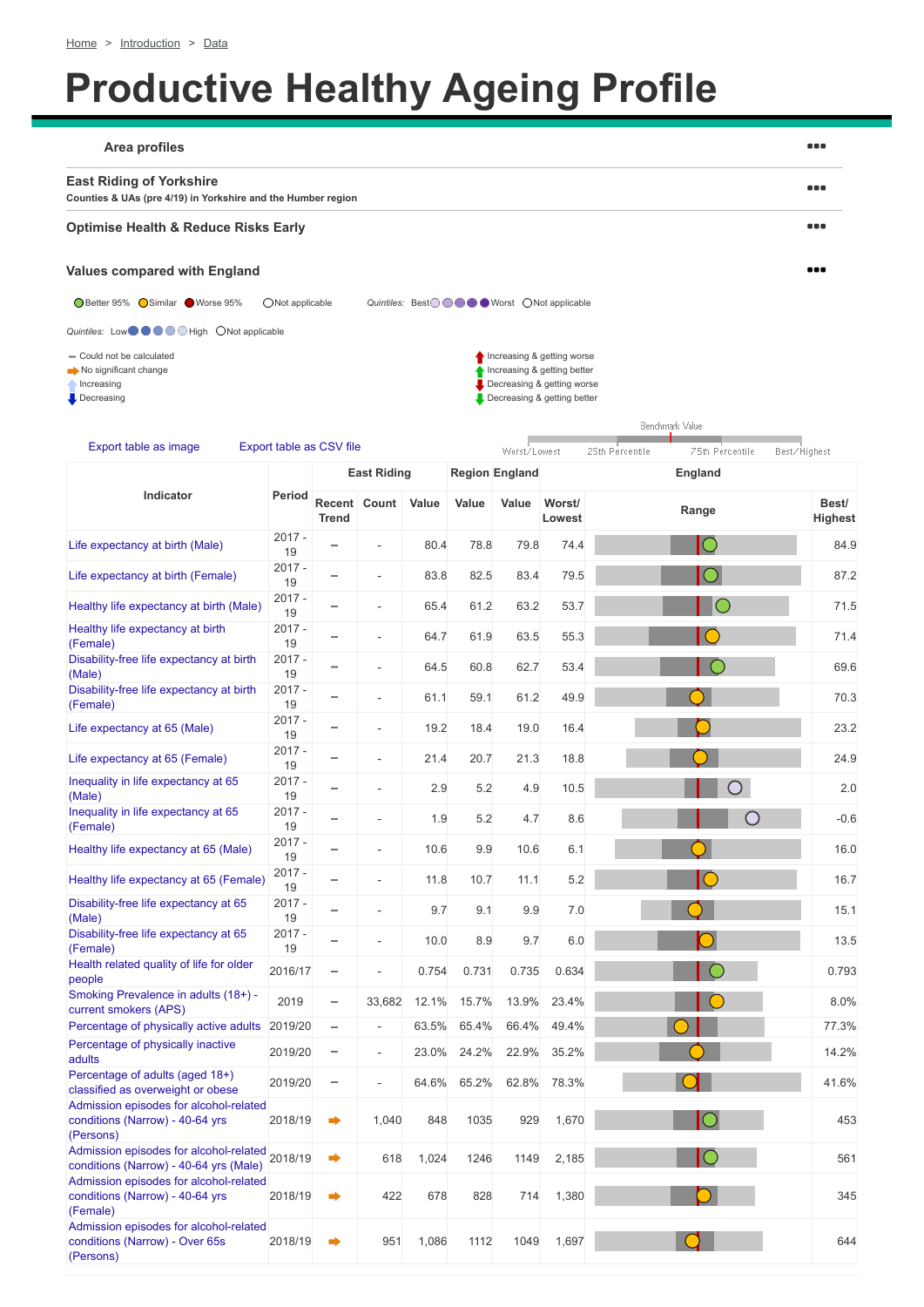|                                                                                                                                                  |                     | <b>East Riding</b> |              |              | <b>Region England</b> |              | <b>England</b>          |       |                         |
|--------------------------------------------------------------------------------------------------------------------------------------------------|---------------------|--------------------|--------------|--------------|-----------------------|--------------|-------------------------|-------|-------------------------|
| Indicator                                                                                                                                        | <b>Period</b>       | <b>Trend</b>       | Recent Count | <b>Value</b> | <b>Value</b>          | <b>Value</b> | Worst/<br><b>Lowest</b> | Range | Best/<br><b>Highest</b> |
| Admission episodes for alcohol-related<br>2018/19<br>conditions (Narrow) - Over 65s (Male)                                                       |                     |                    | 652          | 1,630        | 1596                  | 1501         | 2,510                   |       | 966                     |
| Admission episodes for alcohol-related<br>conditions (Narrow) - Over 65s<br>(Female)                                                             | 2018/19             |                    | 299          | 633          | 720                   | 679          | 1,250                   |       | 389                     |
| Proportion of the population meeting<br>the recommended '5-a-day' on a 'usual 2019/20<br>day' (adults)                                           |                     |                    |              | 60.9%        | 53.5%                 | 55.4%        | 41.4%                   |       | 65.8%                   |
| Cumulative percentage of the eligible<br>population aged 40-74 offered an NHS<br><b>Health Check</b>                                             | 2016/17<br>$-20/21$ |                    | 14,461       | 13.3%        | 63.5%                 | 71.8%        | 13.3%                   |       | 100%                    |
| Cumulative percentage of the eligible<br>population aged 40-74 offered an NHS 2016/17<br>Health Check who received an NHS<br><b>Health Check</b> | $-20/21$            |                    | 7,291        | 50.4%        | 46.6%                 | 46.5%        | 12.2%                   |       | 100.0%                  |
| Cumulative percentage of the eligible<br>population aged 40-74 who received<br>an NHS Health check                                               | 2016/17<br>$-20/21$ |                    | 7,291        | 6.7%         | 29.6%                 | 33.4%        | 5.4%                    |       | 66.1%                   |
| Hypertension: QOF prevalence (all<br>ages)                                                                                                       | 2019/20             | ٠                  | 58,658       | 18.1%        | 14.6%                 | 14.1%        | 7.4%                    |       | 18.2%                   |
| Abdominal Aortic Aneurysm Screening 2019/20<br>- Coverage                                                                                        |                     |                    | 1,904        |              | 84.2% 79.3%*          | 76.1%*       | 34.1%                   |       | 86.5%                   |
| Population vaccination coverage - Flu<br>$(aged 65+)$<br>$<75\%$ 275%                                                                            | 2019/20             | ŧ                  | 60,744       |              | 72.3% 73.8%*          | 72.4%        | 58.3%                   |       | 80.1%                   |
| Population vaccination coverage - PPV 2019/20<br>65% to 75% ≥75%<br>$< 65\%$                                                                     |                     | ÷                  | 54,225       | 66.4%        | 71.2%                 | 69.0%        | 47.1%                   |       | 76.8%                   |
| Population vaccination coverage -<br>Shingles vaccination coverage (70<br>years old)<br>$\leq 50\%$ 50% to 60% ≥60%                              | 2017/18             |                    | 2,469        | 44.4%        | 46.8%                 | 44.4%        | 24.4%                   |       | 57.4%                   |
| Population vaccination coverage -<br>Shingles vaccination coverage (71<br>years)<br>50% to 60% ≥60%<br>< 50%                                     | 2018/19             |                    | 2,319        |              | 51.6% 51.4%           | 49.1%        | 31.4%                   |       | 65.0%                   |
| Cancer screening coverage - breast<br>cancer                                                                                                     | 2020                |                    | 36,873       |              | 80.2% 75.0%*          | 74.1%*       | 54.1%                   |       | 81.1%                   |
| Cancer screening coverage - cervical<br>cancer (aged 50 to 64 years old)                                                                         | 2020                | ÷                  | 28,158       |              | 79.4% 77.7%*          | 76.1%*       | 59.2%                   |       | 81.4%                   |
| Cancer screening coverage - bowel<br>cancer                                                                                                      | 2020                | Ŧ                  | 45,302       |              | 68.8% 65.5%* 63.8%*   |              | 45.8%                   |       | 71.7%                   |

[Inhale - INteractive Health Atlas of](https://fingertips.phe.org.uk/profile/inhale) Lung conditions in England

**[Learning Disability Profiles](https://fingertips.phe.org.uk/profile/learning-disabilities)** 

Is there anything wrong with this page?

#### More public health profiles

[Cardiovascular Disease, Diabetes](https://fingertips.phe.org.uk/profile-group/cardiovascular-disease-diabetes-kidney-disease) and Kidney Disease

[Child and Maternal Health](https://fingertips.phe.org.uk/profile/child-health-profiles)

Please cite any use of this website as follows specifying the date of access:

[Liver Disease Profiles](https://fingertips.phe.org.uk/profile/liver-disease) **[Local Alcohol Profiles for England](https://fingertips.phe.org.uk/profile/local-alcohol-profiles)** 

[Local Authority Health Profiles](https://fingertips.phe.org.uk/profile/health-profiles) **[Local Health](https://fingertips.phe.org.uk/profile/local-health)** 

Public Health England. Public Health Profiles. 2021 https://fingertips.phe.org.uk © Crown copyright 2021

#### Site policies

**[Privacy](https://fingertips.phe.org.uk/information/site-privacy-notice)** 

#### [Atlas of Variation](https://fingertips.phe.org.uk/profile/atlas-of-variation) **[Cancer Services](https://fingertips.phe.org.uk/profile/cancerservices)**

**[Accessibility](https://fingertips.phe.org.uk/information/site-accessibility-statement)** 

[Cookies](https://fingertips.phe.org.uk/information/site-cookies)

[Health Protection](https://fingertips.phe.org.uk/profile/health-protection) **[Inequality Tools](https://fingertips.phe.org.uk/profile/inequality-tools)**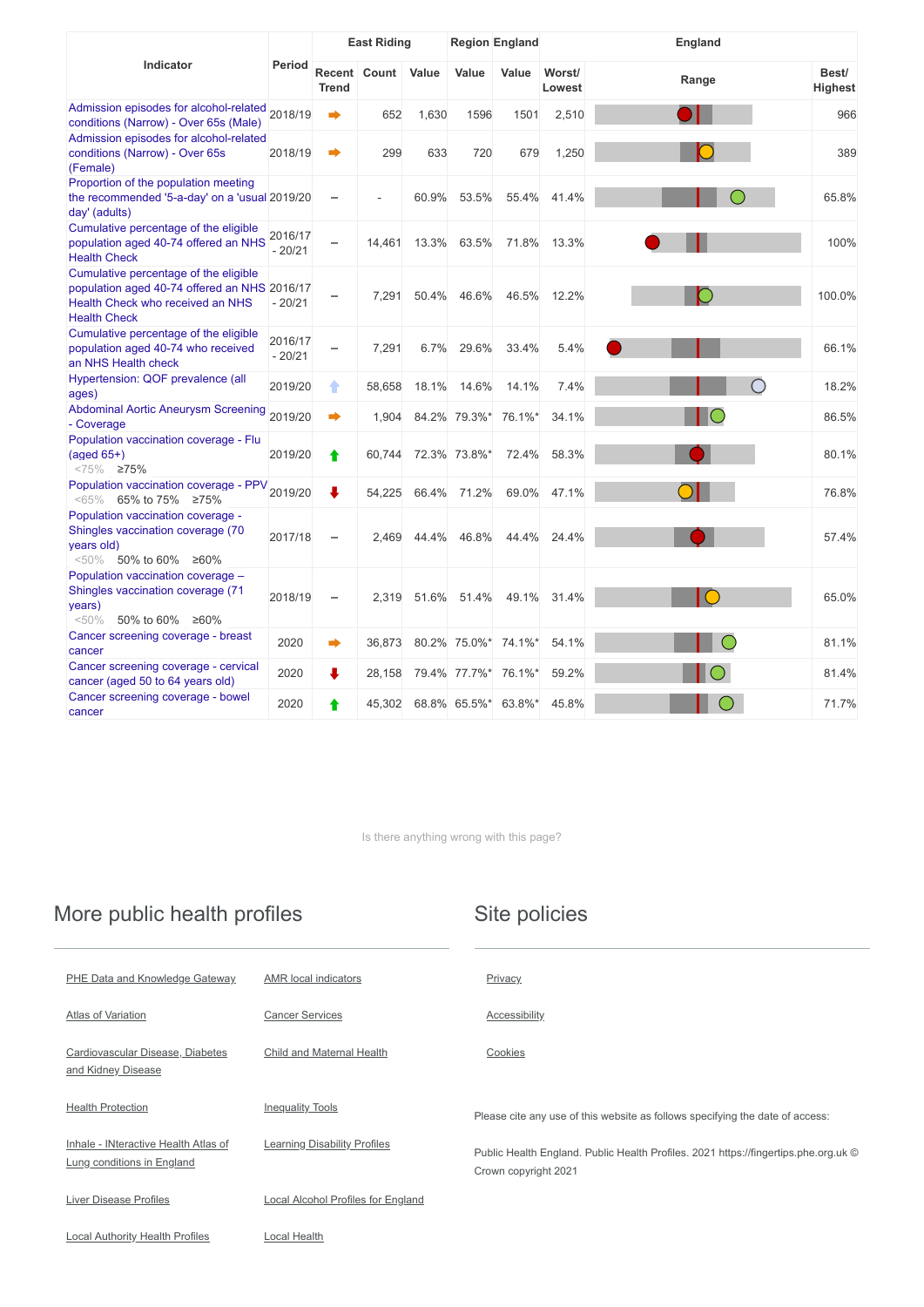| <b>Local Tobacco Control Profiles</b>                    | <b>Marmot Indicators</b>                           |
|----------------------------------------------------------|----------------------------------------------------|
| Mental Health, Dementia and<br>Neurology                 | <b>Modelled Prevalence Estimates</b>               |
| <b>Mortality Profile</b>                                 | <b>Musculoskeletal Conditions</b>                  |
| <b>National General Practice Profiles</b>                | <b>NHS Health Check</b>                            |
| <b>Obesity Profile</b>                                   | <b>Palliative and End of Life Care</b><br>Profiles |
| <b>Physical Activity</b>                                 | <b>Productive Healthy Ageing Profile</b>           |
| <b>Public Health Dashboard</b>                           | <b>Public Health Outcomes Framework</b>            |
| <b>Sexual and Reproductive Health</b><br><b>Profiles</b> | <b>TB Strategy Monitoring Indicators</b>           |
| <b>Technical Guidance</b>                                | <b>Wider Determinants of Health</b>                |
| Wider Impacts of COVID-19 on<br><b>Health</b>            |                                                    |

All content is available under the Open [Government](http://www.nationalarchives.gov.uk/doc/open-government-licence) Licence, except where otherwise stated

© Crown Copyright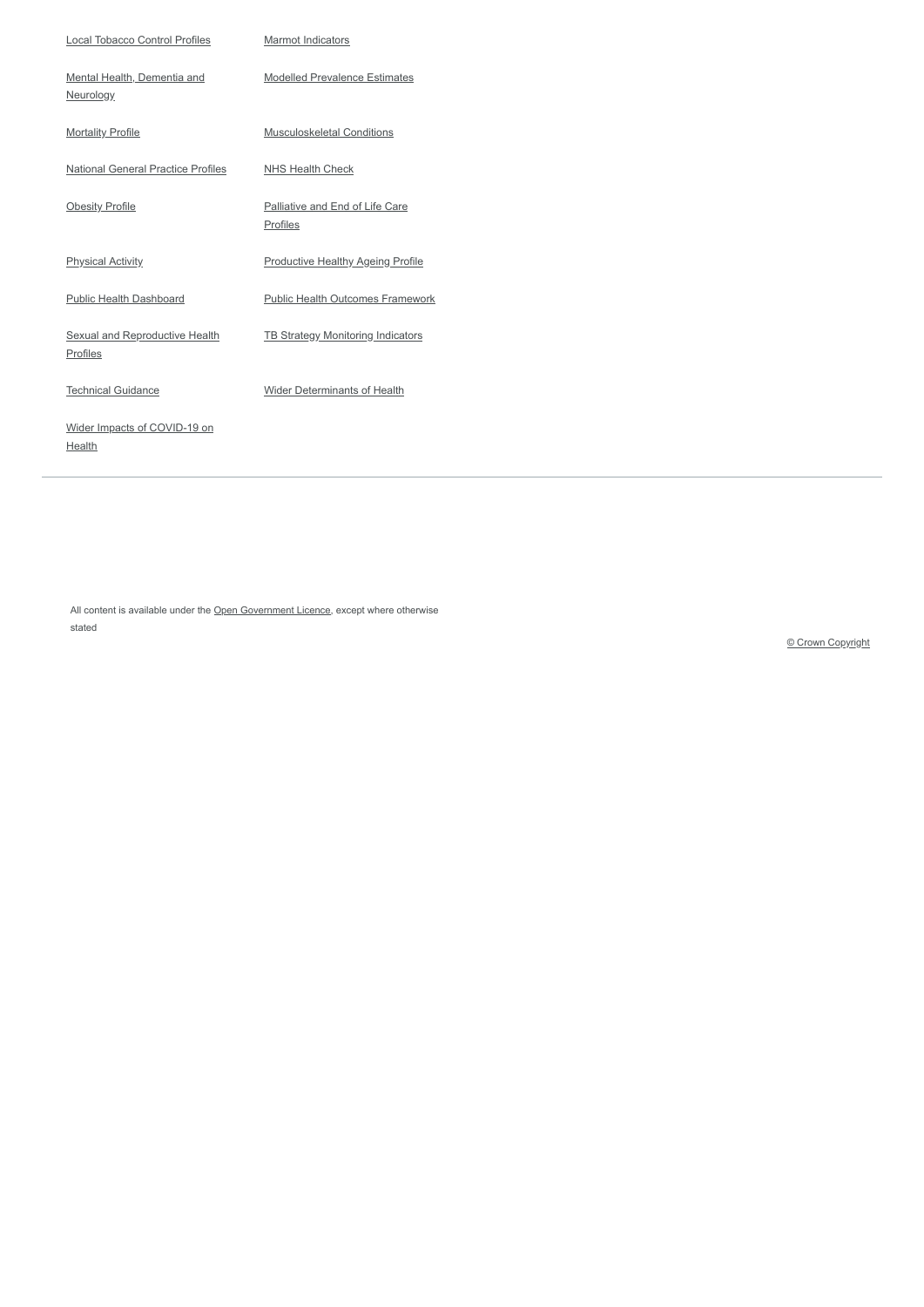<span id="page-3-0"></span>

| <b>Area profiles</b>                                                                                                                                                                                            |                                |                          |                          |              |                          |                             |                          |                                                 | 88 C                     |
|-----------------------------------------------------------------------------------------------------------------------------------------------------------------------------------------------------------------|--------------------------------|--------------------------|--------------------------|--------------|--------------------------|-----------------------------|--------------------------|-------------------------------------------------|--------------------------|
| <b>East Riding of Yorkshire</b><br>Counties & UAs (pre 4/19) in Yorkshire and the Humber region                                                                                                                 |                                |                          |                          |              |                          |                             |                          |                                                 | $\bullet$ $\bullet$ (    |
| <b>Improve Wellbeing &amp; Wider Determinants of Health</b>                                                                                                                                                     |                                |                          |                          |              |                          |                             |                          |                                                 | 88 C                     |
| <b>Values compared with England</b>                                                                                                                                                                             |                                |                          |                          |              |                          |                             |                          |                                                 |                          |
| O Better 95% O Similar ● Worse 95%<br>O Lower O Similar O Higher<br>Quintiles: Best O O O O Worst O Not applicable<br>ONot applicable                                                                           |                                |                          |                          |              |                          |                             |                          |                                                 |                          |
| - Could not be calculated<br>Increasing & getting worse<br>Increasing & getting better<br>No significant change<br>Decreasing & getting worse<br>Increasing<br>Decreasing & getting better<br>$\Box$ Decreasing |                                |                          |                          |              |                          |                             |                          |                                                 |                          |
|                                                                                                                                                                                                                 |                                |                          |                          |              |                          |                             |                          | Benchmark Value                                 |                          |
| Export table as image<br>Export table as CSV file<br>75th Percentile<br>25th Percentile<br>Worst/Lowest<br>Best/Highest                                                                                         |                                |                          |                          |              |                          |                             |                          |                                                 |                          |
|                                                                                                                                                                                                                 |                                |                          | <b>East Riding</b>       |              |                          | <b>Region England</b>       |                          | <b>England</b>                                  |                          |
| <b>Indicator</b>                                                                                                                                                                                                | <b>Period</b>                  | <b>Trend</b>             | Recent Count             | <b>Value</b> | <b>Value</b>             | <b>Value</b>                | Worst/<br><b>Lowest</b>  | Range                                           | Best/<br><b>Highest</b>  |
| Self-reported wellbeing - people with<br>a low satisfaction score                                                                                                                                               | 2019/20                        | -                        |                          | $^{\star}$   | 4.9%                     | 4.7%                        |                          | Insufficient number of values for a spine chart | $\overline{\phantom{a}}$ |
| Self-reported wellbeing - people with<br>a low worthwhile score                                                                                                                                                 | 2019/20                        | $\qquad \qquad$          |                          | $\star$      | 4.3%                     | 3.8%                        | $\overline{\phantom{a}}$ | Insufficient number of values for a spine chart | $\overline{\phantom{a}}$ |
| Self-reported wellbeing - people with<br>a low happiness score                                                                                                                                                  | 2019/20                        | $\qquad \qquad$          | $\overline{\phantom{a}}$ | 7.0%         | 9.8%                     | 8.7%                        | 14.6%                    |                                                 | 4.7%                     |
| Self-reported wellbeing - people with<br>a high anxiety score                                                                                                                                                   | 2019/20                        |                          | $\overline{\phantom{0}}$ | 21.0%        | 22.1%                    | 21.9%                       | 29.2%                    |                                                 | 14.5%                    |
| Percentage of people in employment<br>$(16-64 \text{ yrs})$                                                                                                                                                     | 2019/20                        |                          | 153,600                  | 79.6%        | 74.0%                    | 76.2%                       | 64.6%                    |                                                 | 84.1%                    |
| Percentage of people in employment<br>$(50-64 \text{ yrs})$                                                                                                                                                     | 2019/20                        | $\qquad \qquad$          | 51,900                   | 72.6%        | 71.6%                    | 73.1%                       | 61.5%                    |                                                 | 85.3%                    |
| Deprivation score (IMD 2019)                                                                                                                                                                                    | 2019                           | $\overline{\phantom{0}}$ |                          | 15.6         | 26.0                     | 21.7                        | 45.0                     |                                                 | 5.8                      |
| Older people in poverty: Income<br>deprivation affecting older people<br>Index (IDAOPI)                                                                                                                         | 2019                           | $\qquad \qquad$          | 11,343                   | 10.8%        | $\overline{\phantom{a}}$ | 14.2%                       | 44.0%                    |                                                 | 5.6%                     |
| Homelessness - households owed a<br>duty under the Homelessness<br>Reduction Act (main applicant 55+<br>yrs)                                                                                                    | 2019/20                        | $\qquad \qquad$          | 110                      | 1.3          | 2.3                      | 2.9                         | 12.8                     |                                                 | 0.7                      |
| <b>Fuel poverty</b>                                                                                                                                                                                             | 2018                           | ∙                        | 14,027                   | 9.4%         | 10.1%                    | 10.3%                       | 16.1%                    |                                                 | 5.2%                     |
| Percentage of people aged 65+<br>receiving winter fuel payments                                                                                                                                                 | 2019/20                        | ∙                        | 83,980                   | 94.0%        | 94.3%                    | 94.1%                       | 68.5%                    |                                                 | 97.2%                    |
| B19 - Loneliness: Percentage of<br>adults who feel lonely often / always<br>or some of the time                                                                                                                 | 2019/20                        |                          |                          |              |                          | 13.86% 21.49% 22.26% 36.28% |                          |                                                 | 13.86%                   |
| Social Isolation: percentage of adult<br>carers who have as much social<br>contact as they would like (65+ yrs)                                                                                                 | 2018/19                        | $\overline{\phantom{0}}$ | 125                      | 42.1%        | 38.8%                    | 34.5%                       | 11.1%                    |                                                 | 50.9%                    |
| Social Isolation: percentage of adult<br>social care users who have as much<br>social contact as they would like (65+<br>yrs)                                                                                   | 2019/20                        |                          | 1,405                    | 45.3%        | 43.4%                    | 43.4%                       | 30.4%                    |                                                 | 53.8%                    |
| Older people living alone: % of<br>households occupied by a single<br>person aged 65 or over                                                                                                                    | 2011                           |                          | 19,540                   | 13.7%        | 12.7%                    | 12.4%                       | 6.0%                     |                                                 | 16.7%                    |
| <b>Access to Healthy Assets &amp; Hazards</b><br><b>Index</b>                                                                                                                                                   | 2017                           |                          | 122,497                  | 36.2%        | 14.1%                    | 21.1%                       | 100%                     |                                                 | 0.0%                     |
| Utilisation of outdoor space for<br>exercise/health reasons                                                                                                                                                     | Mar<br>$2015 -$<br>Feb<br>2016 |                          |                          |              |                          | 16.8% 17.5% 17.9%           | 5.1%                     |                                                 | 36.9%                    |

[Is there anything wrong with this page?](#page-3-0)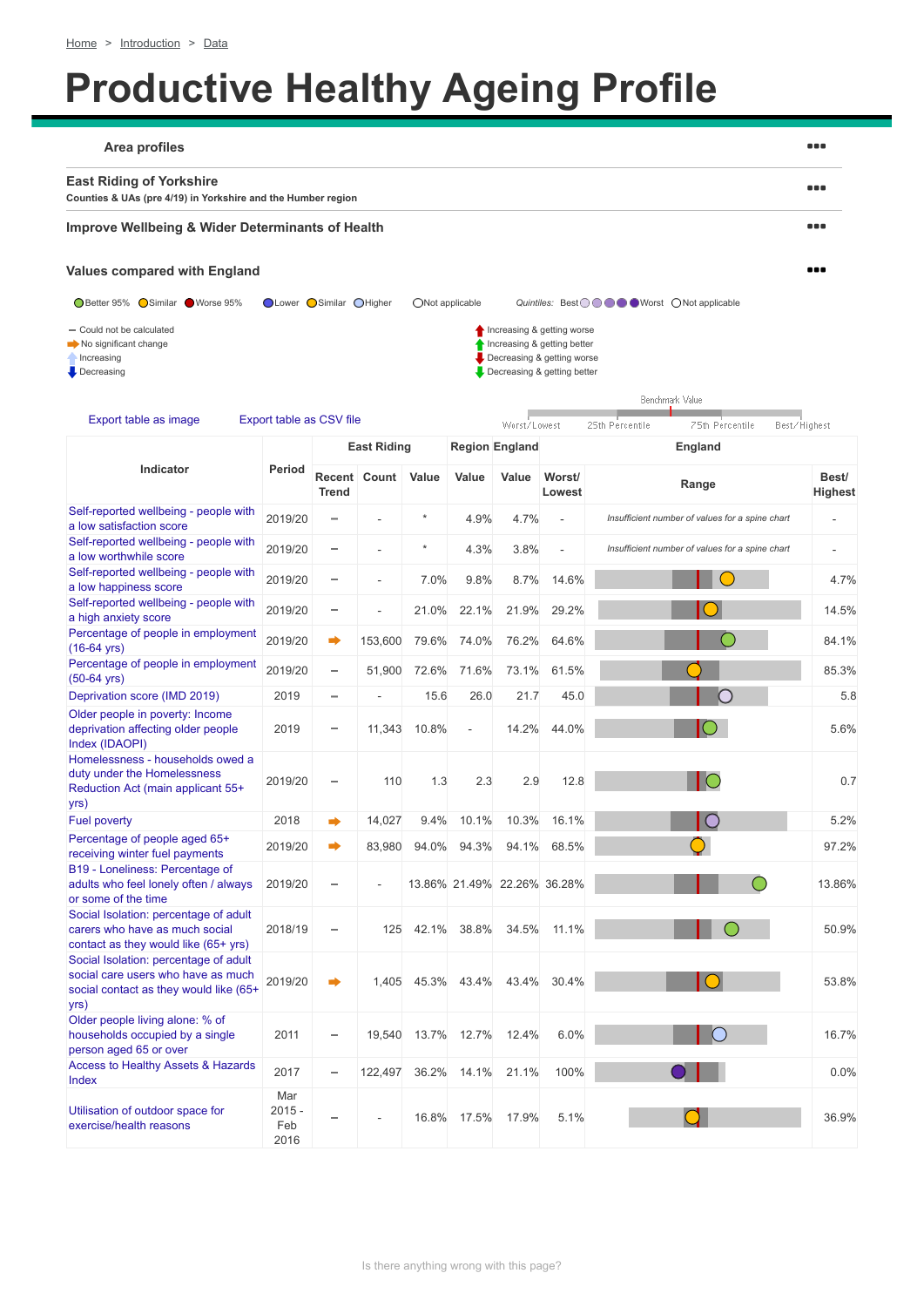### More public health profiles

| PHE Data and Knowledge Gateway                                            | <b>AMR</b> local indicators                 | <b>Privacy</b>                                                                                              |
|---------------------------------------------------------------------------|---------------------------------------------|-------------------------------------------------------------------------------------------------------------|
| <b>Atlas of Variation</b>                                                 | <b>Cancer Services</b>                      | <b>Accessibility</b>                                                                                        |
| Cardiovascular Disease, Diabetes<br>and Kidney Disease                    | <b>Child and Maternal Health</b>            | Cookies                                                                                                     |
| <b>Health Protection</b>                                                  | <b>Inequality Tools</b>                     | Please cite any use of this website as follows specifying the date of access:                               |
| Inhale - INteractive Health Atlas of<br><b>Lung conditions in England</b> | <b>Learning Disability Profiles</b>         | Public Health England. Public Health Profiles. 2021 https://fingertips.phe.org.uk ©<br>Crown copyright 2021 |
| <b>Liver Disease Profiles</b>                                             | <b>Local Alcohol Profiles for England</b>   |                                                                                                             |
| <b>Local Authority Health Profiles</b>                                    | <b>Local Health</b>                         |                                                                                                             |
| <b>Local Tobacco Control Profiles</b>                                     | <b>Marmot Indicators</b>                    |                                                                                                             |
| Mental Health, Dementia and<br><b>Neurology</b>                           | <b>Modelled Prevalence Estimates</b>        |                                                                                                             |
| <b>Mortality Profile</b>                                                  | <b>Musculoskeletal Conditions</b>           |                                                                                                             |
| <b>National General Practice Profiles</b>                                 | <b>NHS Health Check</b>                     |                                                                                                             |
| <b>Obesity Profile</b>                                                    | Palliative and End of Life Care<br>Profiles |                                                                                                             |
| <b>Physical Activity</b>                                                  | <b>Productive Healthy Ageing Profile</b>    |                                                                                                             |
| <b>Public Health Dashboard</b>                                            | <b>Public Health Outcomes Framework</b>     |                                                                                                             |
| <b>Sexual and Reproductive Health</b><br>Profiles                         | <b>TB Strategy Monitoring Indicators</b>    |                                                                                                             |
| <b>Technical Guidance</b>                                                 | <b>Wider Determinants of Health</b>         |                                                                                                             |
| Wider Impacts of COVID-19 on<br><b>Health</b>                             |                                             |                                                                                                             |

All content is available under the Open [Government](http://www.nationalarchives.gov.uk/doc/open-government-licence) Licence, except where otherwise stated

### Site policies

© Crown Copyright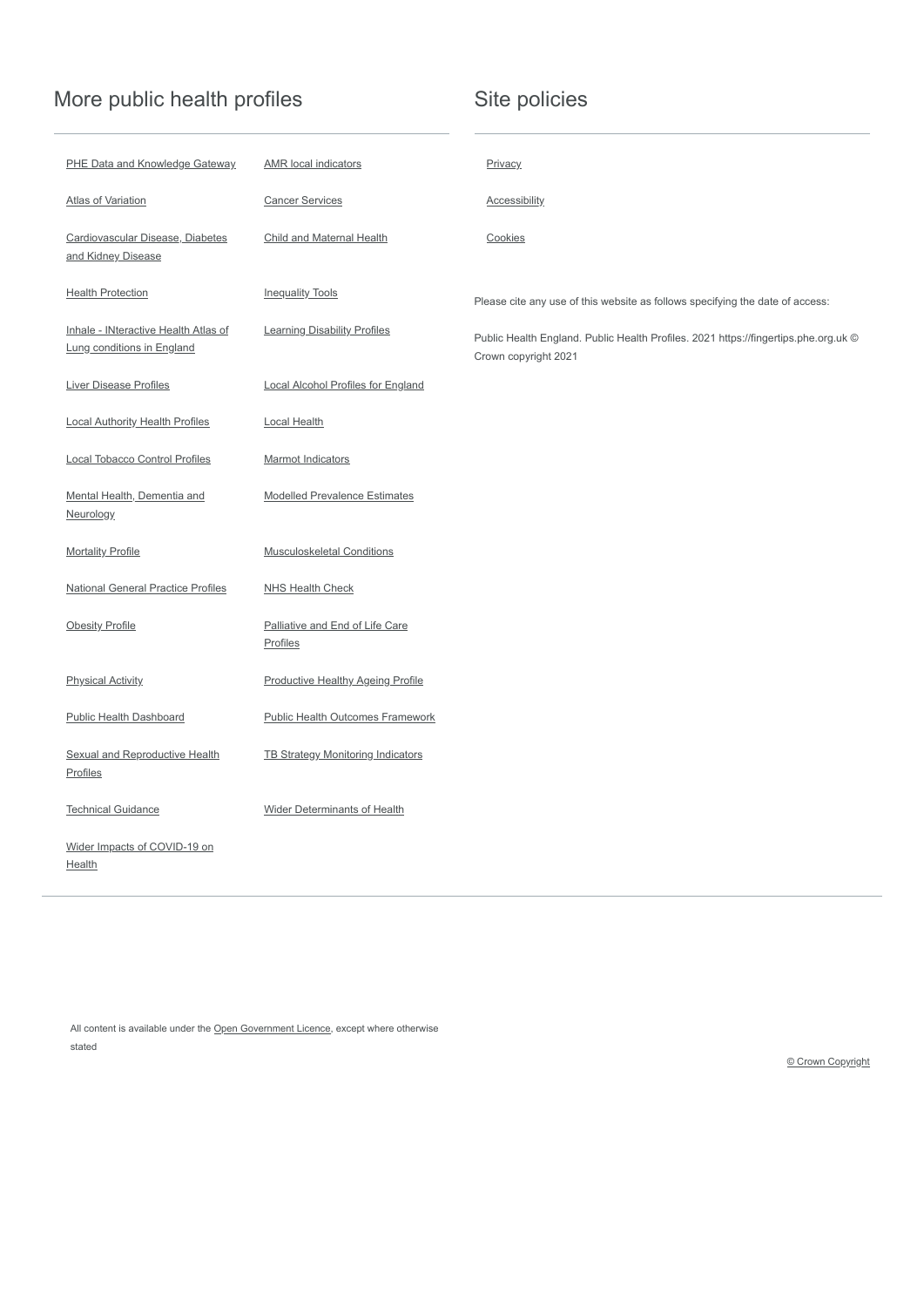<span id="page-5-0"></span>

| <b>Area profiles</b>                                                                                  |                            |                          |                    |              |                 |                                                           |                         |                                                 | 88 C                    |
|-------------------------------------------------------------------------------------------------------|----------------------------|--------------------------|--------------------|--------------|-----------------|-----------------------------------------------------------|-------------------------|-------------------------------------------------|-------------------------|
| <b>East Riding of Yorkshire</b><br>Counties & UAs (pre 4/19) in Yorkshire and the Humber region       |                            |                          |                    |              |                 |                                                           |                         |                                                 | $\bullet$ $\bullet$ (   |
| Reverse or Live Well with a Long-term Condition                                                       |                            |                          |                    |              |                 |                                                           |                         |                                                 | 88 C                    |
| <b>Values compared with England</b>                                                                   |                            |                          |                    |              |                 |                                                           |                         |                                                 |                         |
| <b>O</b> Better 95% Similar ■ Worse 95%                                                               | O Lower O Similar O Higher |                          |                    |              | ONot applicable |                                                           |                         | Quintiles: Best O O O O Worst O Not applicable  |                         |
| Quintiles: Low $\bullet$ $\bullet$ $\bullet$ High ONot applicable                                     |                            |                          |                    |              |                 |                                                           |                         |                                                 |                         |
| - Could not be calculated<br>No significant change                                                    |                            |                          |                    |              |                 | Increasing & getting worse<br>Increasing & getting better |                         |                                                 |                         |
| Increasing<br>$\bullet$ Decreasing                                                                    |                            |                          |                    |              |                 | Decreasing & getting worse<br>Decreasing & getting better |                         |                                                 |                         |
|                                                                                                       |                            |                          |                    |              |                 |                                                           |                         | Benchmark Value                                 |                         |
| Export table as image                                                                                 | Export table as CSV file   |                          |                    |              |                 | Worst/Lowest                                              |                         | 75th Percentile<br>25th Percentile              | Best/Highest            |
|                                                                                                       |                            |                          | <b>East Riding</b> |              |                 | <b>Region England</b>                                     |                         | <b>England</b>                                  |                         |
| <b>Indicator</b>                                                                                      | <b>Period</b>              | <b>Trend</b>             | Recent Count       | <b>Value</b> | <b>Value</b>    | <b>Value</b>                                              | Worst/<br><b>Lowest</b> | Range                                           | Best/<br><b>Highest</b> |
| CHD: QOF prevalence (all ages)                                                                        | 2019/20                    | ∍                        | 15,487             | 4.8%         | 3.6%            | 3.1%                                                      | 1.2%                    |                                                 | 4.8%                    |
| Stroke: QOF prevalence (all ages)                                                                     | 2019/20                    | ٠                        | 7,531              | 2.3%         | 2.0%            | 1.8%                                                      | 0.7%                    | O                                               | 2.8%                    |
| Diabetes: QOF prevalence (17+)                                                                        | 2019/20                    | ٠                        | 21,386             | 7.9%         | 7.4%            | 7.1%                                                      | 3.6%                    |                                                 | 10.1%                   |
| Estimated diabetes diagnosis rate                                                                     | 2018                       |                          |                    | 82.8%        | 81.9%           | 78.0%                                                     | 54.3%                   |                                                 | 97.5%                   |
| Emergency hospital admissions for<br><b>COPD</b>                                                      | 2019/20                    |                          | 805                | 299          | 477             | 415                                                       | 1,068                   |                                                 | 163                     |
| Percentage of cancers diagnosed at<br>stages 1 and 2                                                  | 2018                       | ∙                        | 1,135              | 56.4%        | 52.9%           | 55.0%                                                     | 47.5%                   |                                                 | 63.7%                   |
| Percentage reporting a long term<br>Musculoskeletal (MSK) problem                                     | 2020                       |                          |                    | 22.4%        | 19.7%           | 18.6%                                                     | 25.9%                   |                                                 | 10.1%                   |
| % reporting at least two long-term<br>conditions, at least one of which is<br><b>MSK</b> related      | 2020                       |                          |                    | 16.2%        | 14.5%           | 13.2%                                                     | 20.2%                   |                                                 | 6.9%                    |
| % reporting a long term MSK problem<br>who also report depression or anxiety                          | 2016/17                    | -                        |                    | 18.7%        | 25.1%           | 24.1%                                                     | 37.8%                   |                                                 | 12.5%                   |
| Prevalence of knee osteoarthritis in<br>people aged 45 and over                                       | 2012                       | -                        | 31,716             | 18.2%        | 18.8%           | 18.2%                                                     | 20.9%                   |                                                 | 14.6%                   |
| Prevalence of severe knee<br>osteoarthritis in people aged 45 and                                     | 2012                       | -                        | 10,789             | 6.2%         | 6.5%            | 6.1%                                                      | 7.7%                    |                                                 | 3.9%                    |
| over<br>Prevalence of hip osteoarthritis in<br>people aged 45 and over                                | 2012                       | -                        | 18,912             | 10.9%        | 11.2%           | 10.9%                                                     | 12.2%                   |                                                 | 9.6%                    |
| Prevalence of severe hip osteoarthritis                                                               | 2012                       | -                        | 5,618              | 3.2%         | 3.4%            | 3.2%                                                      | 4.0%                    |                                                 | 2.3%                    |
| in people aged 45 and over<br>Rheumatoid Arthritis: QOF prevalence                                    |                            |                          |                    |              |                 |                                                           |                         |                                                 |                         |
| $(16+)$                                                                                               | 2019/20                    | ➡                        | 2,714              | 1.0%         | 0.8%            | 0.8%                                                      | 0.3%                    | $\Box$                                          | 1.2%                    |
| Preventable sight loss - age related<br>macular degeneration (AMD)                                    | 2019/20                    |                          | 79                 | 88.4         | 108.9*          | 105.4                                                     | 174.8                   |                                                 | 16.4                    |
| Preventable sight loss - glaucoma                                                                     | 2019/20                    | ∙                        | 27                 | 12.9         | $13.6*$         | 12.9                                                      | 31.3                    |                                                 | 4.1                     |
| Preventable sight loss - diabetic eye<br>disease                                                      | 2019/20                    | $\qquad \qquad$          | 5                  | 1.7          | $4.0*$          | 2.9                                                       |                         | Insufficient number of values for a spine chart |                         |
| People aged 65-74 registered blind or<br>partially sighted                                            | 2019/20                    | $\overline{\phantom{a}}$ | 215                | 438          | 590             | 536                                                       | 59                      |                                                 | 1,371                   |
| People aged 75+ registered blind or<br>partially sighted                                              | 2019/20                    | -                        | 1,065              | 2,642        | 3919            | 3429                                                      | 393                     |                                                 | 10,278                  |
| Access to NHS dental services -<br>successfully obtained a dental<br>appointment                      | 2015/16                    |                          | 1,477              | 95.5%        |                 | 94.7%                                                     | 86.3%                   | $\Box$                                          | 98.8%                   |
| Estimated prevalence of common<br>mental disorders: % of population aged 2017<br><b>16 &amp; over</b> |                            |                          | 40,209             | $14.2*$      | $17.6*$         | $16.9*$                                                   | 24.4                    |                                                 | 11.6                    |
| Estimated prevalence of common<br>mental disorders: % of population aged 2017<br><b>65 &amp; over</b> |                            |                          | 8,038              | $9.4*$       | $10.7*$         | $10.2*$                                                   | 14.6                    |                                                 | 7.3                     |
| Dementia: Crude Recorded<br>Prevalence (aged under 65 years) per<br>10,000                            | 2020                       |                          | 90                 | 3.75         | 3.41            | $3.05*$                                                   | 1.16                    |                                                 | 7.72                    |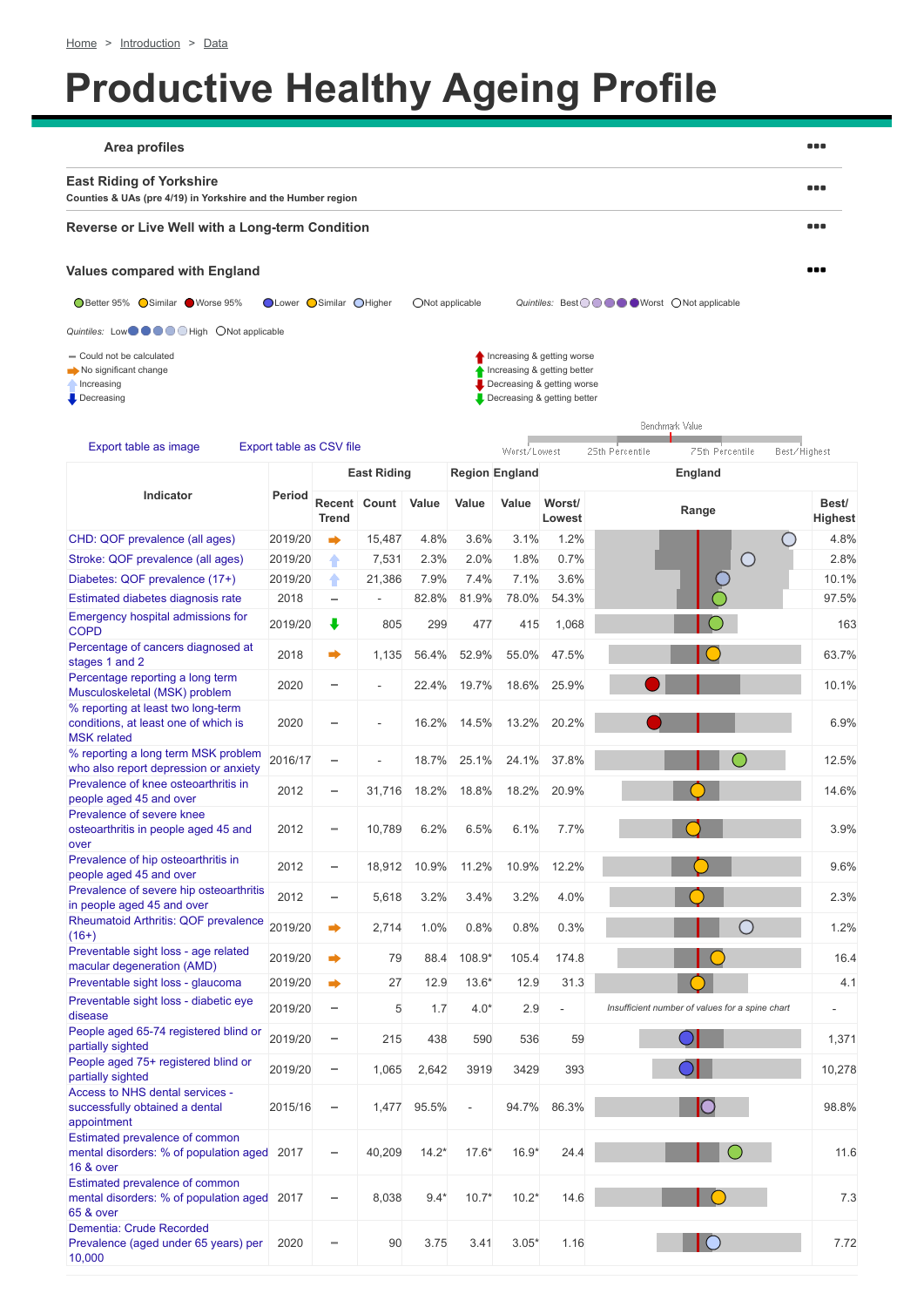| <b>Indicator</b>                                                                                                                    |               | <b>East Riding</b>             |              |              | <b>Region England</b> |              | <b>England</b>   |       |                         |
|-------------------------------------------------------------------------------------------------------------------------------------|---------------|--------------------------------|--------------|--------------|-----------------------|--------------|------------------|-------|-------------------------|
|                                                                                                                                     | <b>Period</b> | <b>Trend</b>                   | Recent Count | <b>Value</b> | <b>Value</b>          | <b>Value</b> | Worst/<br>Lowest | Range | Best/<br><b>Highest</b> |
| Dementia (aged under 65 years) as a<br>proportion of total dementia (all ages)<br>per 100                                           | 2020          | $\overline{\phantom{a}}$       | 90           | 2.9%         | 3.7%                  | 3.5%         | 1.5%             |       | 7.2%                    |
| Dementia: Recorded prevalence (aged<br>65 years and over)                                                                           | 2020          | $\overline{\phantom{0}}$       | 3,029        | 3.58%        |                       | 3.96% 3.97%* | 2.91%            |       | 5.34%                   |
| Estimated dementia diagnosis rate<br>(aged 65 and over)<br>> 66.7% (significantly)<br>similar to<br>66.7% $< 66.7%$ (significantly) | 2021          |                                | 3,008        | 56.9%        | 63.2%                 | 61.6%        | 50.5%            |       | 82.4%                   |
| Dementia: Direct standardised rate of<br>emergency admissions (aged 65 years 2019/20<br>and over)                                   |               | $\qquad \qquad =\qquad \qquad$ | 2,670        | 3,053        | 3669                  | 3517         | 6,100            |       | 2,120                   |

[Is there anything wrong with this page?](#page-5-0)

#### More public health profiles

**[Sexual and Reproductive Health](https://fingertips.phe.org.uk/profile/sexualhealth)** Profiles

**[TB Strategy Monitoring Indicators](https://fingertips.phe.org.uk/profile/tb-monitoring)** 

[Technical Guidance](https://fingertips.phe.org.uk/profile/guidance) [Wider Determinants of Health](https://fingertips.phe.org.uk/profile/wider-determinants)

| <b>PHE Data and Knowledge Gateway</b>                                     | <b>AMR</b> local indicators               | <b>Privacy</b>                                                                                              |  |  |  |  |  |
|---------------------------------------------------------------------------|-------------------------------------------|-------------------------------------------------------------------------------------------------------------|--|--|--|--|--|
| <b>Atlas of Variation</b>                                                 | <b>Cancer Services</b>                    | <b>Accessibility</b>                                                                                        |  |  |  |  |  |
| Cardiovascular Disease, Diabetes<br>and Kidney Disease                    | <b>Child and Maternal Health</b>          | Cookies                                                                                                     |  |  |  |  |  |
| <b>Health Protection</b>                                                  | <b>Inequality Tools</b>                   | Please cite any use of this website as follows specifying the date of access:                               |  |  |  |  |  |
| Inhale - INteractive Health Atlas of<br><b>Lung conditions in England</b> | <b>Learning Disability Profiles</b>       | Public Health England. Public Health Profiles. 2021 https://fingertips.phe.org.uk ©<br>Crown copyright 2021 |  |  |  |  |  |
| <b>Liver Disease Profiles</b>                                             | <b>Local Alcohol Profiles for England</b> |                                                                                                             |  |  |  |  |  |
| <b>Local Authority Health Profiles</b>                                    | <b>Local Health</b>                       |                                                                                                             |  |  |  |  |  |
| Local Tobacco Control Profiles                                            | <b>Marmot Indicators</b>                  |                                                                                                             |  |  |  |  |  |
| Mental Health, Dementia and<br><b>Neurology</b>                           | <b>Modelled Prevalence Estimates</b>      |                                                                                                             |  |  |  |  |  |
| <b>Mortality Profile</b>                                                  | <b>Musculoskeletal Conditions</b>         |                                                                                                             |  |  |  |  |  |
| <b>National General Practice Profiles</b>                                 | <b>NHS Health Check</b>                   |                                                                                                             |  |  |  |  |  |

[Obesity Profile](https://fingertips.phe.org.uk/profile/national-child-measurement-programme) **[Palliative and End of Life Care](https://fingertips.phe.org.uk/profile/end-of-life)** 

Profiles

[Physical Activity](https://fingertips.phe.org.uk/profile/physical-activity) **[Productive Healthy Ageing Profile](https://fingertips.phe.org.uk/profile/healthy-ageing)** 

[Public Health Dashboard](https://healthierlives.phe.org.uk/) [Public Health Outcomes Framework](https://fingertips.phe.org.uk/profile/public-health-outcomes-framework)

[Wider Impacts of COVID-19 on](https://fingertips.phe.org.uk/profile/covid19)

**Health** 

#### Site policies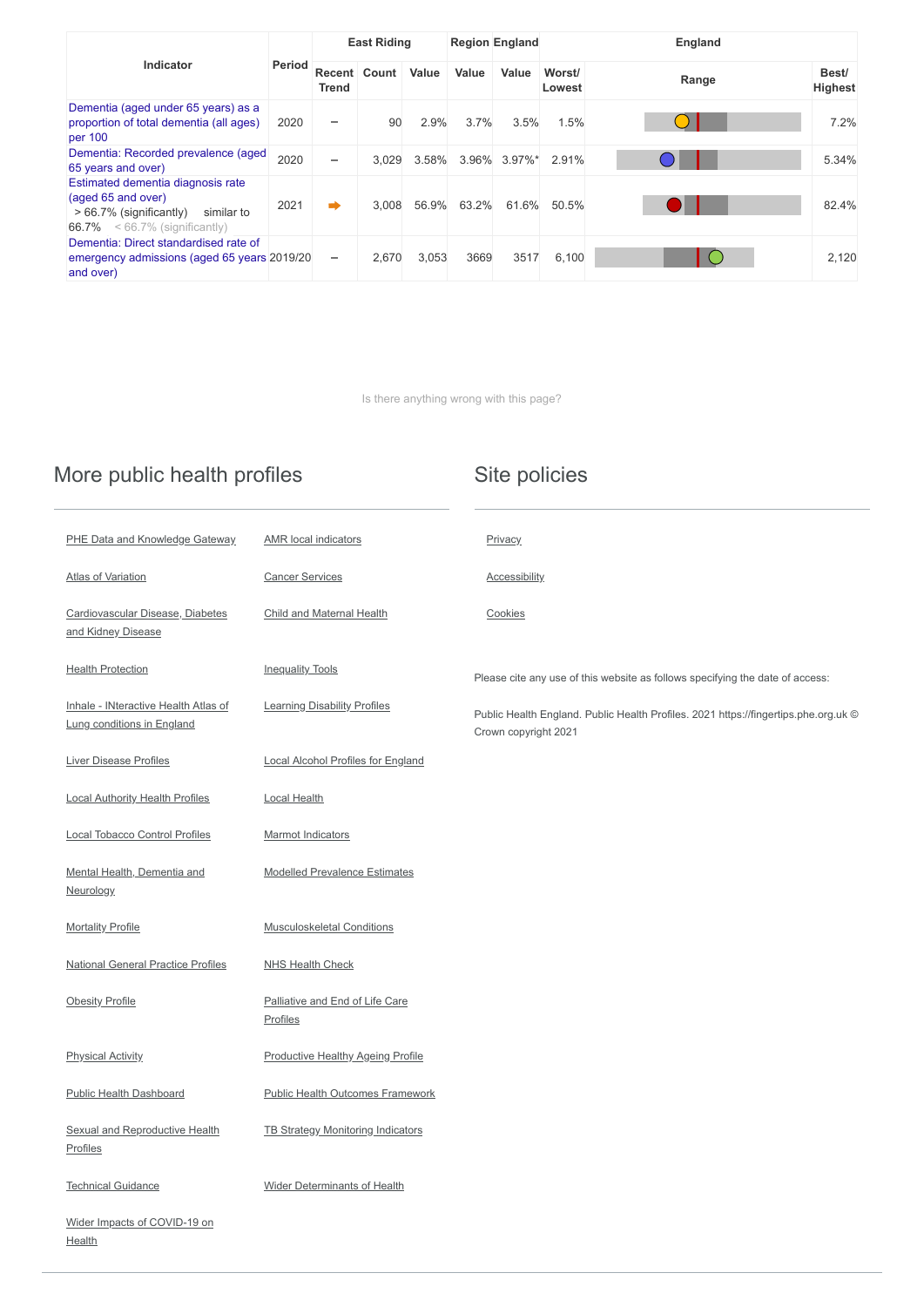All content is available under the <u>Open Government [Lic](http://www.nationalarchives.gov.uk/doc/open-government-licence)ence</u>, except where otherwise stated

<u>© Crown Copyright</u>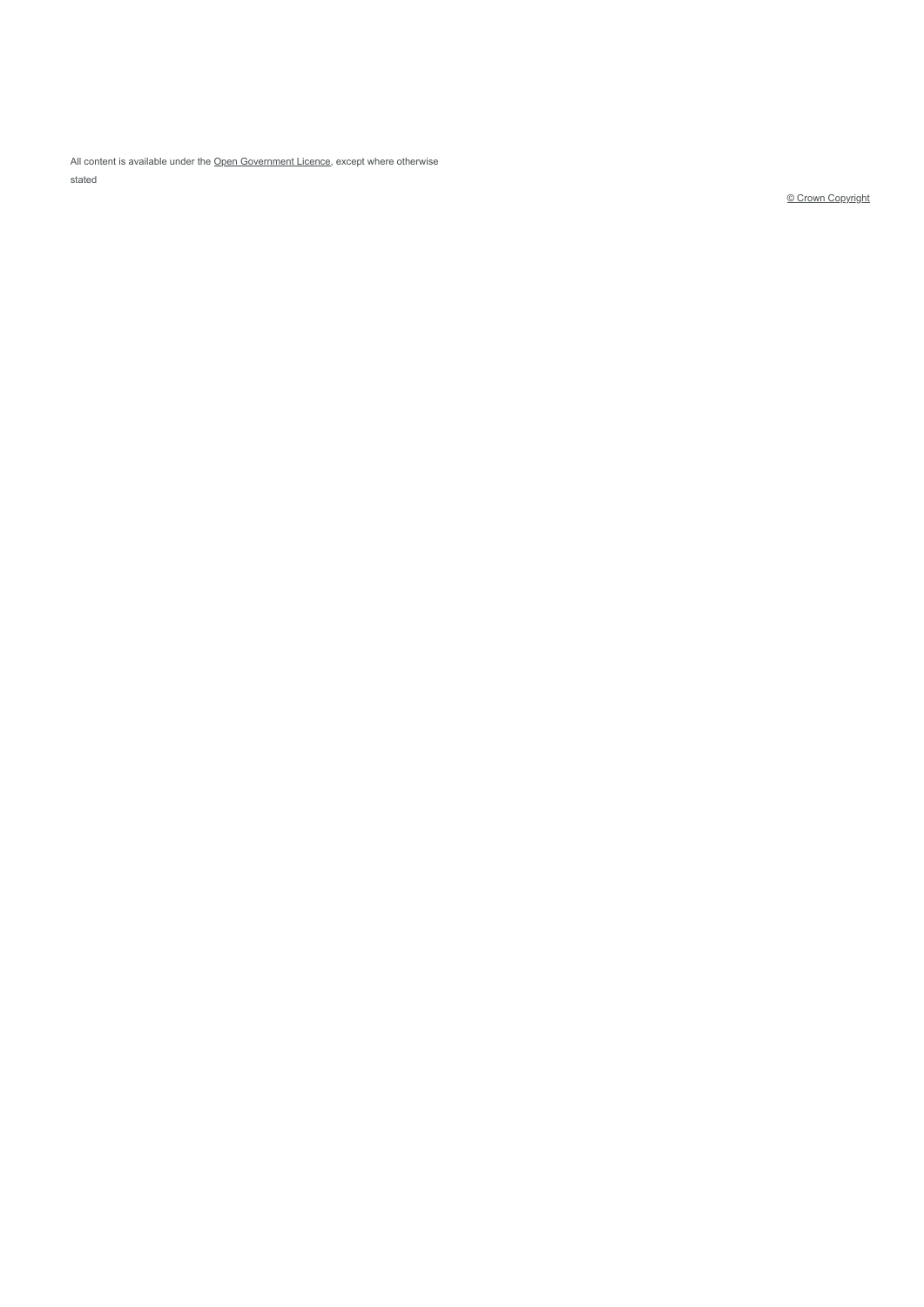<span id="page-8-0"></span>

| <b>Area profiles</b>                                                                                                                                                                                                               |               |                          |                    |              |              |                       |                  |                 |                 | 8 O C                   |
|------------------------------------------------------------------------------------------------------------------------------------------------------------------------------------------------------------------------------------|---------------|--------------------------|--------------------|--------------|--------------|-----------------------|------------------|-----------------|-----------------|-------------------------|
| <b>East Riding of Yorkshire</b><br>Counties & UAs (pre 4/19) in Yorkshire and the Humber region                                                                                                                                    |               |                          |                    |              |              |                       |                  |                 |                 |                         |
| <b>Enhance Care &amp; Support</b>                                                                                                                                                                                                  |               |                          |                    |              |              |                       |                  |                 |                 | <b></b>                 |
| <b>Values compared with England</b>                                                                                                                                                                                                |               |                          |                    |              |              |                       |                  |                 |                 |                         |
| <b>O</b> Better 95% Similar ● Worse 95%<br>Quintiles: Low $\bullet$ $\bullet$ $\bullet$ High ONot applicable<br>ONot applicable                                                                                                    |               |                          |                    |              |              |                       |                  |                 |                 |                         |
| - Could not be calculated<br>Increasing & getting worse<br>Increasing & getting better<br>No significant change<br>Decreasing & getting worse<br>Increasing<br>Decreasing & getting better<br>$\Box$ Decreasing<br>Benchmark Value |               |                          |                    |              |              |                       |                  |                 |                 |                         |
| Export table as image                                                                                                                                                                                                              |               | Export table as CSV file |                    |              |              | Worst/Lowest          |                  | 25th Percentile | 75th Percentile | Best/Highest            |
|                                                                                                                                                                                                                                    |               |                          | <b>East Riding</b> |              |              | <b>Region England</b> |                  |                 | <b>England</b>  |                         |
| <b>Indicator</b>                                                                                                                                                                                                                   | <b>Period</b> | <b>Trend</b>             | Recent Count       | <b>Value</b> | <b>Value</b> | <b>Value</b>          | Worst/<br>Lowest |                 | Range           | Best/<br><b>Highest</b> |
| Emergency hospital admissions due to 2019/20<br>falls in people aged 65 and over                                                                                                                                                   |               | ➡                        | 1,705              | 1,944        | 2097         | 2222                  | 3,394            |                 |                 | 1,325                   |
| Emergency hospital admissions due to<br>falls in people aged 65-79                                                                                                                                                                 | 2019/20       |                          | 560                | 861          | 977          | 1042                  | 1,847            |                 |                 | 627                     |
| Emergency hospital admissions due to 2019/20<br>falls in people aged 80+                                                                                                                                                           |               |                          | 1,145              | 5,083        | 5346         | 5644                  | 8,227            |                 |                 | 3,348                   |
| Hip fractures in people aged 65 and<br>over                                                                                                                                                                                        | 2019/20       |                          | 515                | 584          | 569          | 572                   | 912              |                 |                 | 326                     |
| Hip fractures in people aged 65-79                                                                                                                                                                                                 | 2019/20       |                          | 140                | 216          | 235          | 240                   | 412              |                 |                 | 132                     |
| Hip fractures in people aged 80+                                                                                                                                                                                                   | 2019/20       |                          | 375                | 1,651        | 1537         | 1534                  | 2,466            |                 |                 | 807                     |
| Osteoporosis: QOF prevalence (50+)                                                                                                                                                                                                 | 2019/20       | ٠                        | 1,262              | 0.8%         | 0.8%         | 0.9%                  | 0.2%             |                 |                 | 2.2%                    |
| Percentage of people aged 65 and<br>over offered reablement services<br>following discharge from hospital.                                                                                                                         | 2019/20       |                          | 262                | 1.9%         | 2.4%         | 2.6%                  | 0.5%             |                 |                 | 10.0%                   |
| Percentage of people aged 65 and<br>over who were still at home 91 days<br>after discharge from hospital                                                                                                                           | 2019/20       |                          | 170                | 64.9%        | 80.4%        | 82.0%                 | 0.0%             |                 |                 | 96.9%                   |
| Percentage of people aged 65 and<br>over using social care who receive<br>self-directed support, and those<br>receiving direct payments                                                                                            | 2019/20       | ♠                        | 1,752              | 99.0%        | 93.1%        | 91.6%                 | 5.6%             |                 | $\circ$         | 100.0%                  |
| Percentage of adult social care service<br>users satisfied with care and support<br>services, age 65+                                                                                                                              | 2019/20       | $\qquad \qquad$          | 1,940              | 62.8%        | 61.8%        | 61.5%                 | 44.6%            |                 |                 | 76.8%                   |
| Percentage of adult social care service<br>users have control over their daily<br>lives, age 65+                                                                                                                                   | 2019/20       |                          | 2,490              | 80.4%        | 72.7%        | 74.0%                 | 58.9%            |                 |                 | 83.3%                   |
| Social Isolation: percentage of adult<br>social care users who have as much<br>social contact as they would like (65+<br>yrs)                                                                                                      | 2019/20       |                          | 1,405              |              | 45.3% 43.4%  | 43.4%                 | 30.4%            |                 |                 | 53.8%                   |
| Social Isolation: percentage of adult<br>carers who have as much social<br>contact as they would like (65+ yrs)                                                                                                                    | 2018/19       |                          | 125                | 42.1%        | 38.8%        | 34.5%                 | 11.1%            |                 |                 | 50.9%                   |
| Carer-reported quality of life score for<br>people caring for someone with<br>dementia                                                                                                                                             | 2018/19       |                          |                    | 7.50         | 7.50         | 7.30                  | 6.10             |                 |                 | 8.40                    |
| Permanent admissions to residential<br>and nursing care homes per 100,000<br>aged 65+                                                                                                                                              | 2019/20       |                          | 543                | 608          | 655          | 584                   | 1,564            |                 |                 | 203                     |
| Care home beds per 100 people 75+<br>New data                                                                                                                                                                                      | 2021          |                          | 4,581              | 11.1         | 9.9          | 9.4                   | 2.3              |                 |                 | 17.2                    |
| Nursing home beds per 100 people<br>$75+$ New data                                                                                                                                                                                 | 2021          | ∙                        | 1,162              | 2.8          | 4.2          | 4.6                   | 1.0              |                 |                 | 9.6                     |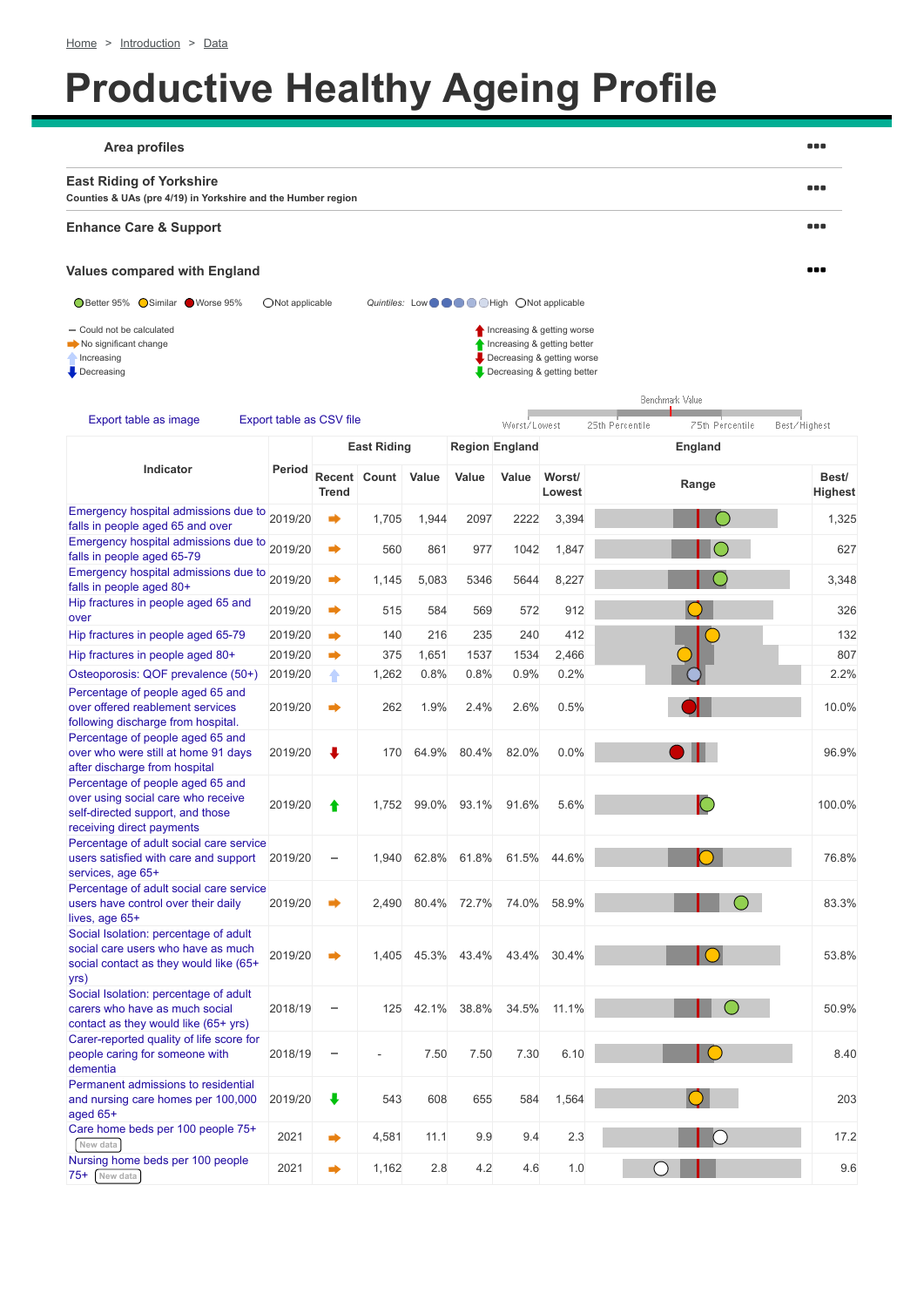### More public health profiles

| PHE Data and Knowledge Gateway                                            | <b>AMR</b> local indicators                 | Privacy                                                                                                     |
|---------------------------------------------------------------------------|---------------------------------------------|-------------------------------------------------------------------------------------------------------------|
| <b>Atlas of Variation</b>                                                 | <b>Cancer Services</b>                      | <b>Accessibility</b>                                                                                        |
| Cardiovascular Disease, Diabetes<br>and Kidney Disease                    | <b>Child and Maternal Health</b>            | Cookies                                                                                                     |
| <b>Health Protection</b>                                                  | <b>Inequality Tools</b>                     | Please cite any use of this website as follows specifying the date of access:                               |
| Inhale - INteractive Health Atlas of<br><b>Lung conditions in England</b> | <b>Learning Disability Profiles</b>         | Public Health England. Public Health Profiles. 2021 https://fingertips.phe.org.uk ©<br>Crown copyright 2021 |
| Liver Disease Profiles                                                    | <b>Local Alcohol Profiles for England</b>   |                                                                                                             |
| <b>Local Authority Health Profiles</b>                                    | <b>Local Health</b>                         |                                                                                                             |
| <b>Local Tobacco Control Profiles</b>                                     | <b>Marmot Indicators</b>                    |                                                                                                             |
| Mental Health, Dementia and<br><b>Neurology</b>                           | <b>Modelled Prevalence Estimates</b>        |                                                                                                             |
| <b>Mortality Profile</b>                                                  | <b>Musculoskeletal Conditions</b>           |                                                                                                             |
| <b>National General Practice Profiles</b>                                 | <b>NHS Health Check</b>                     |                                                                                                             |
| <b>Obesity Profile</b>                                                    | Palliative and End of Life Care<br>Profiles |                                                                                                             |
| <b>Physical Activity</b>                                                  | <b>Productive Healthy Ageing Profile</b>    |                                                                                                             |
| <b>Public Health Dashboard</b>                                            | <b>Public Health Outcomes Framework</b>     |                                                                                                             |
| <b>Sexual and Reproductive Health</b><br>Profiles                         | <b>TB Strategy Monitoring Indicators</b>    |                                                                                                             |
| <b>Technical Guidance</b>                                                 | <b>Wider Determinants of Health</b>         |                                                                                                             |
| Wider Impacts of COVID-19 on<br><b>Health</b>                             |                                             |                                                                                                             |

All content is available under the Open [Government](http://www.nationalarchives.gov.uk/doc/open-government-licence) Licence, except where otherwise

### Site policies

stated

© Crown Copyright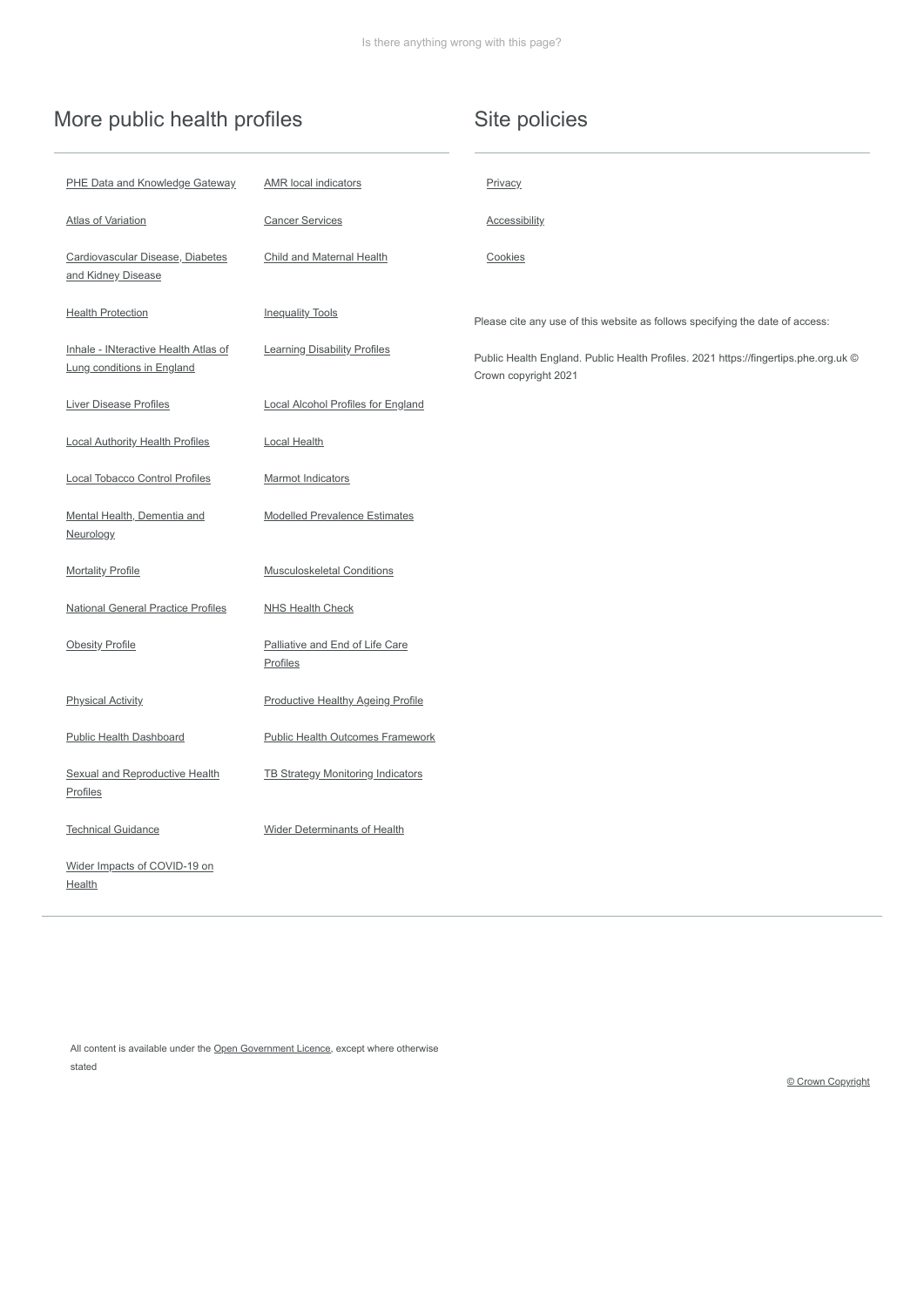<span id="page-10-0"></span>

| <b>Area profiles</b>                                                                                                                                                                                     |                            |                                                |              |               |                          |                                       |                  |                                                                   |                                 | 88 C                    |
|----------------------------------------------------------------------------------------------------------------------------------------------------------------------------------------------------------|----------------------------|------------------------------------------------|--------------|---------------|--------------------------|---------------------------------------|------------------|-------------------------------------------------------------------|---------------------------------|-------------------------|
| <b>East Riding of Yorkshire</b><br>Counties & UAs (pre 4/19) in Yorkshire and the Humber region                                                                                                          |                            |                                                |              |               |                          |                                       |                  |                                                                   |                                 | 8 O C                   |
| <b>Demographics &amp; Mortality</b>                                                                                                                                                                      |                            |                                                |              |               |                          |                                       |                  |                                                                   | 8 O C                           |                         |
| <b>Values compared with England</b>                                                                                                                                                                      |                            |                                                |              |               |                          |                                       |                  |                                                                   |                                 |                         |
| OBetter 95% OSimilar ● Worse 95%                                                                                                                                                                         | O Lower O Similar O Higher |                                                |              |               | ONot applicable          |                                       |                  | Quintiles: Low $\bullet$ $\bullet$ $\bullet$ High ONot applicable |                                 |                         |
| - Could not be calculated<br>Increasing & getting worse<br>No significant change<br>Increasing & getting better<br>Decreasing & getting worse<br>Increasing<br>Decreasing & getting better<br>Decreasing |                            |                                                |              |               |                          |                                       |                  |                                                                   |                                 |                         |
| Export table as image                                                                                                                                                                                    |                            |                                                |              |               |                          |                                       |                  | Benchmark Value                                                   |                                 |                         |
|                                                                                                                                                                                                          |                            | Export table as CSV file<br><b>East Riding</b> |              |               |                          | Worst/Lowest<br><b>Region England</b> |                  | 25th Percentile<br><b>England</b>                                 | 75th Percentile<br>Best/Highest |                         |
| <b>Indicator</b>                                                                                                                                                                                         | <b>Period</b>              | <b>Trend</b>                                   | Recent Count | <b>Value</b>  | <b>Value</b>             | <b>Value</b>                          | Worst/<br>Lowest | Range                                                             |                                 | Best/<br><b>Highest</b> |
| Percentage of the total resident<br>population who are 50-64 years of<br>age (50-64 yrs)                                                                                                                 | 2019                       |                                                | 77,479       | 22.7%         | $\overline{\phantom{a}}$ | 19.0%                                 | 11.1%            |                                                                   |                                 | 23.0%                   |
| Supporting information - %<br>population aged 65+                                                                                                                                                        | 2020                       | ٠                                              | 90,631       | 26.4%         | 18.9%                    | 18.5%                                 | 6.6%             |                                                                   |                                 | 28.7%                   |
| Percentage of the total resident<br>population aged 85 and over                                                                                                                                          | 2019                       | -                                              | 11,062       | 3.2%          |                          | 2.5%                                  | 0.8%             |                                                                   |                                 | 4.0%                    |
| Supporting information - %<br>population from ethnic minorities                                                                                                                                          | 2016                       |                                                | 5,700        | 2.1%          | 9.2%                     | 13.6%                                 | 0.9%             |                                                                   |                                 | 64.0%                   |
| Under 75 mortality rate from all<br>cardiovascular diseases                                                                                                                                              | $2017 - 19$                | -                                              | 766          | 65.6          | 80.2                     | 70.4                                  | 121.6            |                                                                   |                                 | 43.6                    |
| Mortality rate from all cardiovascular<br>diseases, ages 65+ years                                                                                                                                       | $2017 - 19$                | -                                              |              | 2,880 1,147.0 | 1152.5                   |                                       | 1044.6 1,482.3   |                                                                   |                                 | 696.5                   |
| Under 75 mortality rate from<br>respiratory disease                                                                                                                                                      | $2017 - 19$                | -                                              | 354          | 29.7          | 41.2                     | 34.2                                  | 78.8             |                                                                   |                                 | 13.9                    |
| Mortality rate from respiratory<br>disease, ages 65+ years                                                                                                                                               | $2017 - 19$                | -                                              | 1,493        | 598.2         | 663.2                    |                                       | 616.1 1,040.5    |                                                                   |                                 | 363.2                   |
| Under 75 mortality rate from cancer                                                                                                                                                                      | 2017 - 19                  | $\qquad \qquad =\qquad \qquad$                 | 1,405        | 120.5         | 137.5                    | 129.2                                 | 182.4            |                                                                   |                                 | 87.4                    |
| Mortality rate from cancer, ages 65+<br>years                                                                                                                                                            | $2017 - 19$                | -                                              |              | 2,764 1,066.5 | 1144.0                   |                                       | 1074.7 1,470.1   |                                                                   |                                 | 794.1                   |
| Suicide crude rate 65+ years: per<br>100,000 (5 year average) (Male)                                                                                                                                     | $2013 - 17$                |                                                | 18           | 9.5           | $11.2*$                  | 12.4                                  | 2.6              |                                                                   |                                 | 34.9                    |
| Direct standardised rate of mortality:<br>People with dementia (aged 65<br>years and over)                                                                                                               | 2019                       |                                                | 735          | 859           | 912                      | 849                                   | 1,236            |                                                                   |                                 | 465                     |
| Excess winter deaths index (age<br>$85+)$                                                                                                                                                                | Aug 2018<br>- Jul 2019     |                                                | 67           | 14.2%         | 19.6%                    | 18.2%                                 | 45.7%            |                                                                   |                                 | $-16.8%$                |

[Is there anything wrong with this page?](#page-10-0)

#### More public health profiles

#### Site policies

**[Privacy](https://fingertips.phe.org.uk/information/site-privacy-notice)** 

**[Cookies](https://fingertips.phe.org.uk/information/site-cookies)** 

**[Accessibility](https://fingertips.phe.org.uk/information/site-accessibility-statement)** 

| <b>PHE Data and Knowledge Gateway</b> | AMR local indicators      |
|---------------------------------------|---------------------------|
| Atlas of Variation                    | <b>Cancer Services</b>    |
| Cardiovascular Disease, Diabetes      | Child and Maternal Health |